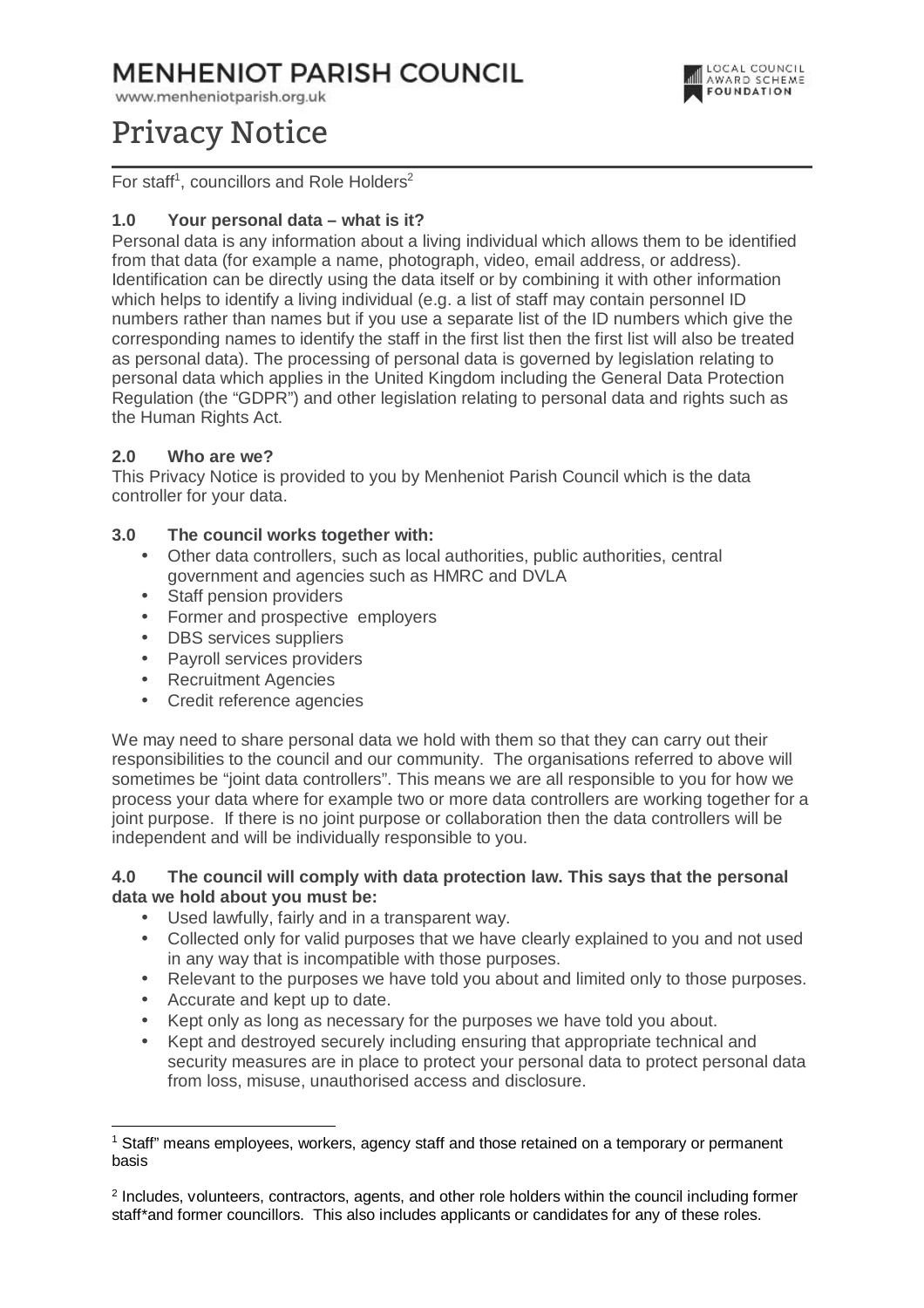# **5.0 What data do we process?**

- Names, titles, and aliases, photographs.
- Start date / leaving date
- Contact details such as telephone numbers, addresses, and email addresses.
- Where they are relevant to our legal obligations, or where you provide them to us, we may process information such as gender, age, date of birth, marital status, nationality, education/work history, academic/professional qualifications, employment details, hobbies, family composition, and dependants.
- Non-financial identifiers such as passport numbers, driving licence numbers, vehicle registration numbers, taxpayer identification numbers, staff identification numbers, tax reference codes, and national insurance numbers.
- Financial identifiers such as bank account numbers, payment card numbers, payment/transaction identifiers, policy numbers, and claim numbers.
- Financial information such as National Insurance number, pay and pay records, tax code, tax and benefits contributions, expenses claimed.
- Other operational personal data created, obtained, or otherwise processed in the course of carrying out our activities, including but not limited to, CCTV footage, recordings of telephone conversations, IP addresses and website visit histories, logs of visitors, and logs of accidents, injuries and insurance claims.
- Next of kin and emergency contact information
- Recruitment information (including copies of right to work documentation, references and other information included in a CV or cover letter or as part of the application process and referral source (e.g. agency, staff referral))
- Location of employment or workplace.
- Other staff data (not covered above) including; level, performance management information, languages and proficiency; licences/certificates, immigration status; employment status; information for disciplinary and grievance proceedings; and personal biographies.
- CCTV footage and other information obtained through electronic means such as swipecard records.
- Information about your use of our information and communications systems.

## **6.0 We use your personal data for some or all of the following purposes: -**

6.1 Please note: We need all the categories of personal data in the list above primarily to allow us to perform our contract with you and to enable us to comply with legal obligations.

- Making a decision about your recruitment or appointment.
- Determining the terms on which you work for us.
- Checking you are legally entitled to work in the UK.
- Paying you and, if you are an employee, deducting tax and National Insurance contributions.
- Providing any contractual benefits to you
- Liaising with your pension provider.
- Administering the contract we have entered into with you.
- Management and planning, including accounting and auditing.
- Conducting performance reviews, managing performance and determining performance requirements.
- Making decisions about salary reviews and compensation.
- Assessing qualifications for a particular job or task, including decisions about promotions.
- Conducting grievance or disciplinary proceedings.
- Making decisions about your continued employment or engagement.
- Making arrangements for the termination of our working relationship.
- Education, training and development requirements.
- Dealing with legal disputes involving you, including accidents at work.
- Ascertaining your fitness to work.
- Managing sickness absence.
- Complying with health and safety obligations.
- To prevent fraud.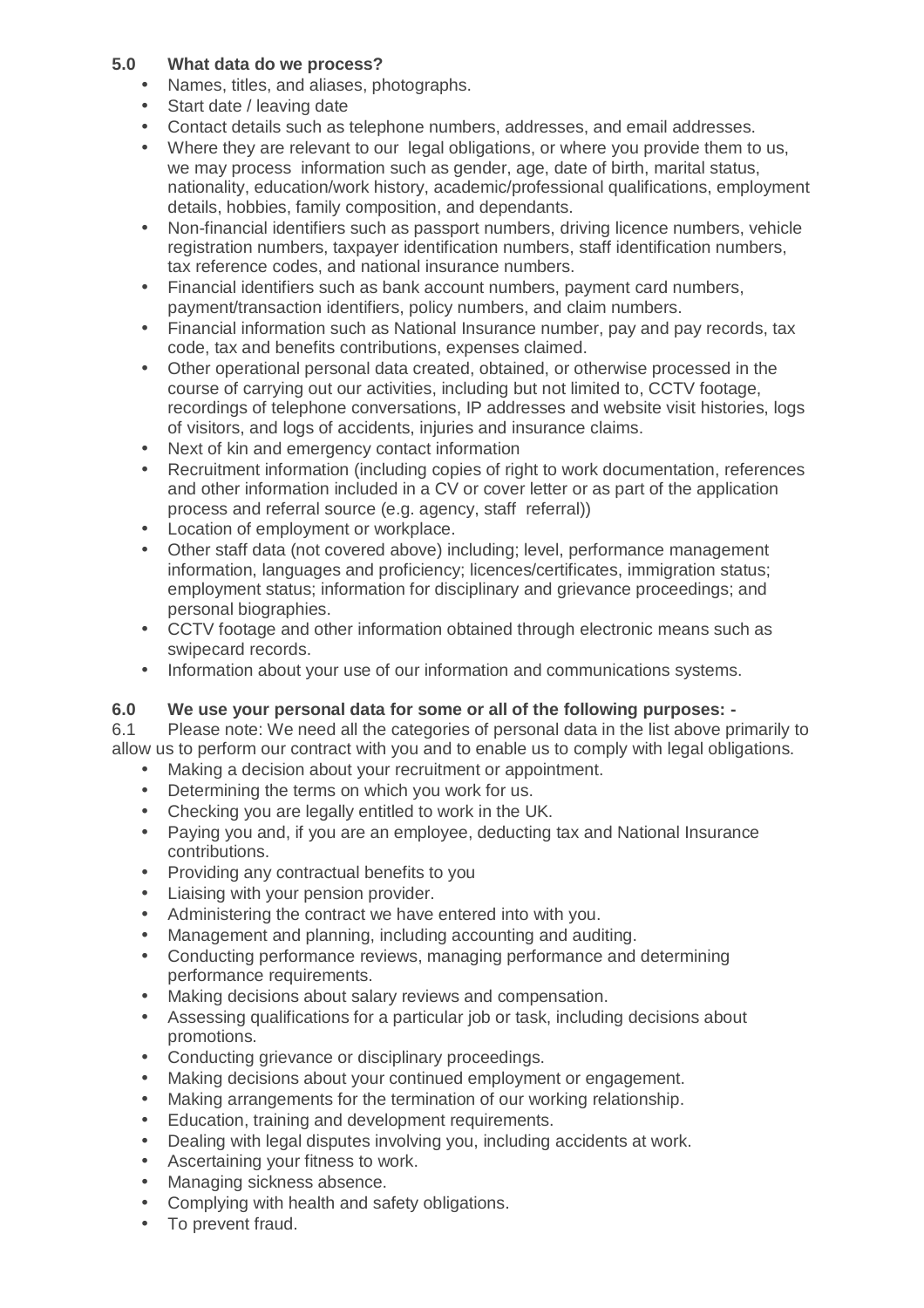- To monitor your use of our information and communication systems to ensure compliance with our IT policies.
- To ensure network and information security, including preventing unauthorised access to our computer and electronic communications systems and preventing malicious software distribution.
- To conduct data analytics studies to review and better understand employee retention and attrition rates.
- Equal opportunities monitoring.
- To undertake activity consistent with our statutory functions and powers including any delegated functions.
- To maintain our own accounts and records:
- To seek your views or comments;
- To process a job application;
- To administer councillors' interests
- To provide a reference.

6.1 Our processing may also include the use of CCTV systems for monitoring purposes. Some of the above grounds for processing will overlap and there may be several grounds which justify our use of your personal data.

6.2 We will only use your personal data when the law allows us to. Most commonly, we will use your personal data in the following circumstances:

- Where we need to perform the contract we have entered into with you.
- Where we need to comply with a legal obligation.

6.3 We may also use your personal data in the following situations, which are likely to be rare:

- Where we need to protect your interests (or someone else's interests).
- Where it is needed in the public interest [or for official purposes].

## **7.0 How we use sensitive personal data**

- We may process sensitive personal data relating to staff, councillors and role holders including, as appropriate:
- o information about your physical or mental health or condition in order to monitor sick leave and take decisions on your fitness for work;
- o your racial or ethnic origin or religious or similar information in order to monitor compliance with equal opportunities legislation;
- o in order to comply with legal requirements and obligations to third parties.
- These types of data are described in the GDPR as "Special categories of data" and require higher levels of protection. We need to have further justification for collecting, storing and using this type of personal data.
- We may process special categories of personal data in the following circumstances:
- o In limited circumstances, with your explicit written consent.
- o Where we need to carry out our legal obligations.
- o Where it is needed in the public interest, such as for equal opportunities monitoring or in relation to our pension scheme.
- o Where it is needed to assess your working capacity on health grounds, subject to appropriate confidentiality safeguards.
- Less commonly, we may process this type of personal data where it is needed in relation to legal claims or where it is needed to protect your interests (or someone else's interests) and you are not capable of giving your consent, or where you have already made the information public.

## **8.0 Do we need your consent to process your sensitive personal data?**

- We do not need your consent if we use your sensitive personal data in accordance with our rights and obligations in the field of employment and social security law.
- In limited circumstances, we may approach you for your written consent to allow us to process certain sensitive personal data. If we do so, we will provide you with full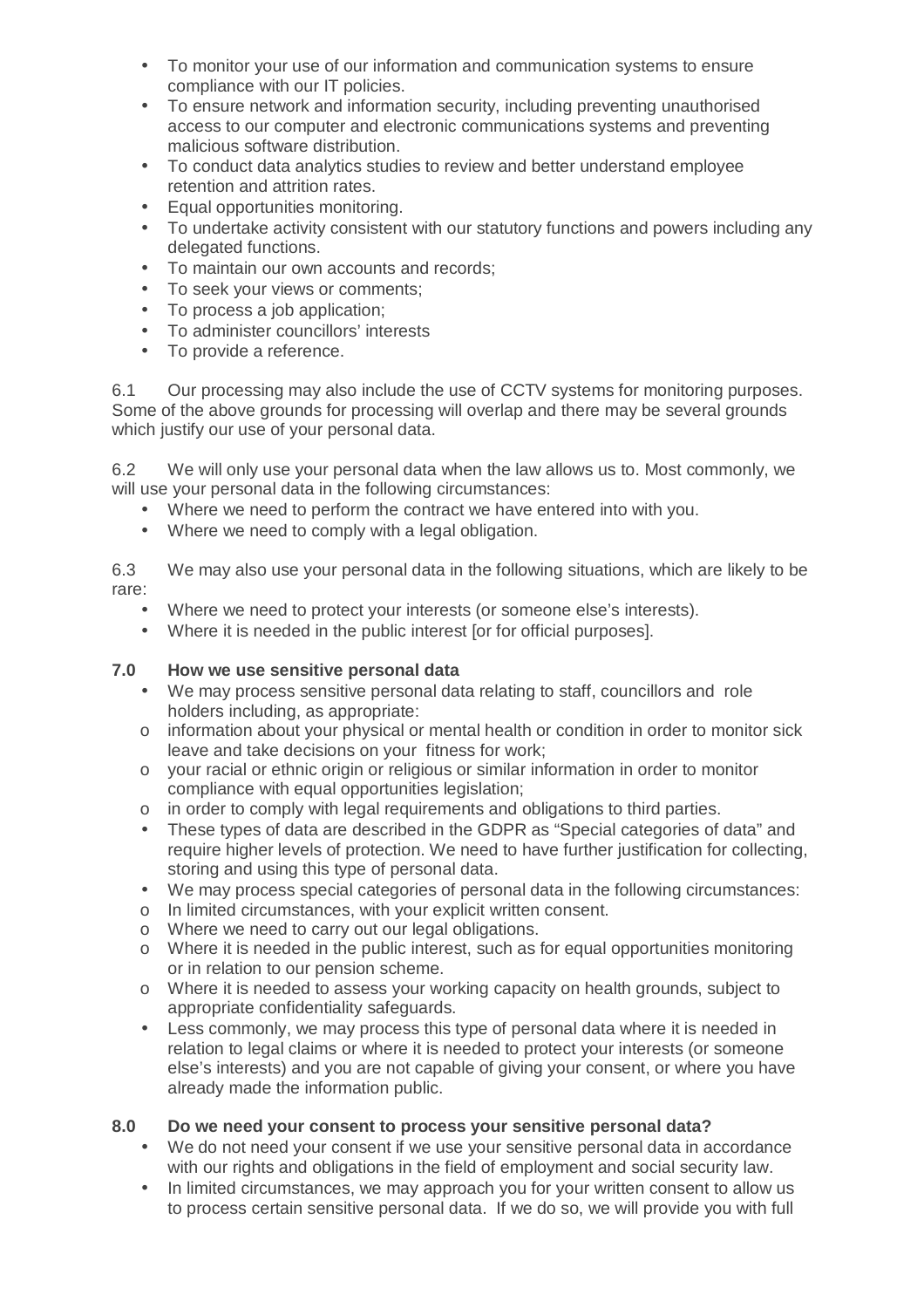details of the personal data that we would like and the reason we need it, so that you can carefully consider whether you wish to consent.

• You should be aware that it is not a condition of your contract with us that you agree to any request for consent from us.

## **9.0 Information about criminal convictions**

- We may only use personal data relating to criminal convictions where the law allows us to do so. This will usually be where such processing is necessary to carry out our obligations and provided we do so in line with our data protection policy.
- Less commonly, we may use personal data relating to criminal convictions where it is necessary in relation to legal claims, where it is necessary to protect your interests (or someone else's interests) and you are not capable of giving your consent, or where you have already made the information public.
- [We will only collect personal data about criminal convictions if it is appropriate given the nature of the role and where we are legally able to do so.] [Where appropriate, we will collect personal data about criminal convictions as part of the recruitment process or we may be notified of such personal data directly by you in the course of you working for us.]

## **10.0 What is the legal basis for processing your personal data?**

Some of our processing is necessary for compliance with a legal obligation. We may also process data if it is necessary for the performance of a contract with you, or to take steps to enter into a contract.

We will also process your data in order to assist you in fulfilling your role in the council including administrative support or if processing is necessary for compliance with a legal obligation.

## **11.0 Sharing your personal data**

Your personal data will only be shared with third parties including other data controllers where it is necessary for the performance of the data controllers' tasks or where you first give us your prior consent. It is likely that we will need to share your data with:

- Our agents, suppliers and contractors. For example, we may ask a commercial provider to manage our HR/ payroll functions , or to maintain our database software;
- Other persons or organisations operating within local community.
- Other data controllers, such as local authorities, public authorities, central government and agencies such as HMRC and DVLA
- Staff pension providers
- Former and prospective employers
- DBS services suppliers
- Payroll services providers
- Recruitment Agencies
- Credit reference agencies
- Professional advisors
- Trade unions or employee representatives

# **12.0 How long do we keep your personal data?**

We will keep some records permanently if we are legally required to do so. We may keep some other records for an extended period of time. For example, it is currently best practice to keep financial records for a minimum period of 8 years to support HMRC audits or provide tax information. We may have legal obligations to retain some data in connection with our statutory obligations as a public authority. The council is permitted to retain data in order to defend or pursue claims. In some cases the law imposes a time limit for such claims (for example 3 years for personal injury claims or 6 years for contract claims). We will retain some personal data for this purpose as long as we believe it is necessary to be able to defend or pursue a claim. In general, we will endeavour to keep data only for as long as we need it. This means that we will delete it when it is no longer needed.

## **13.0 Your responsibilities**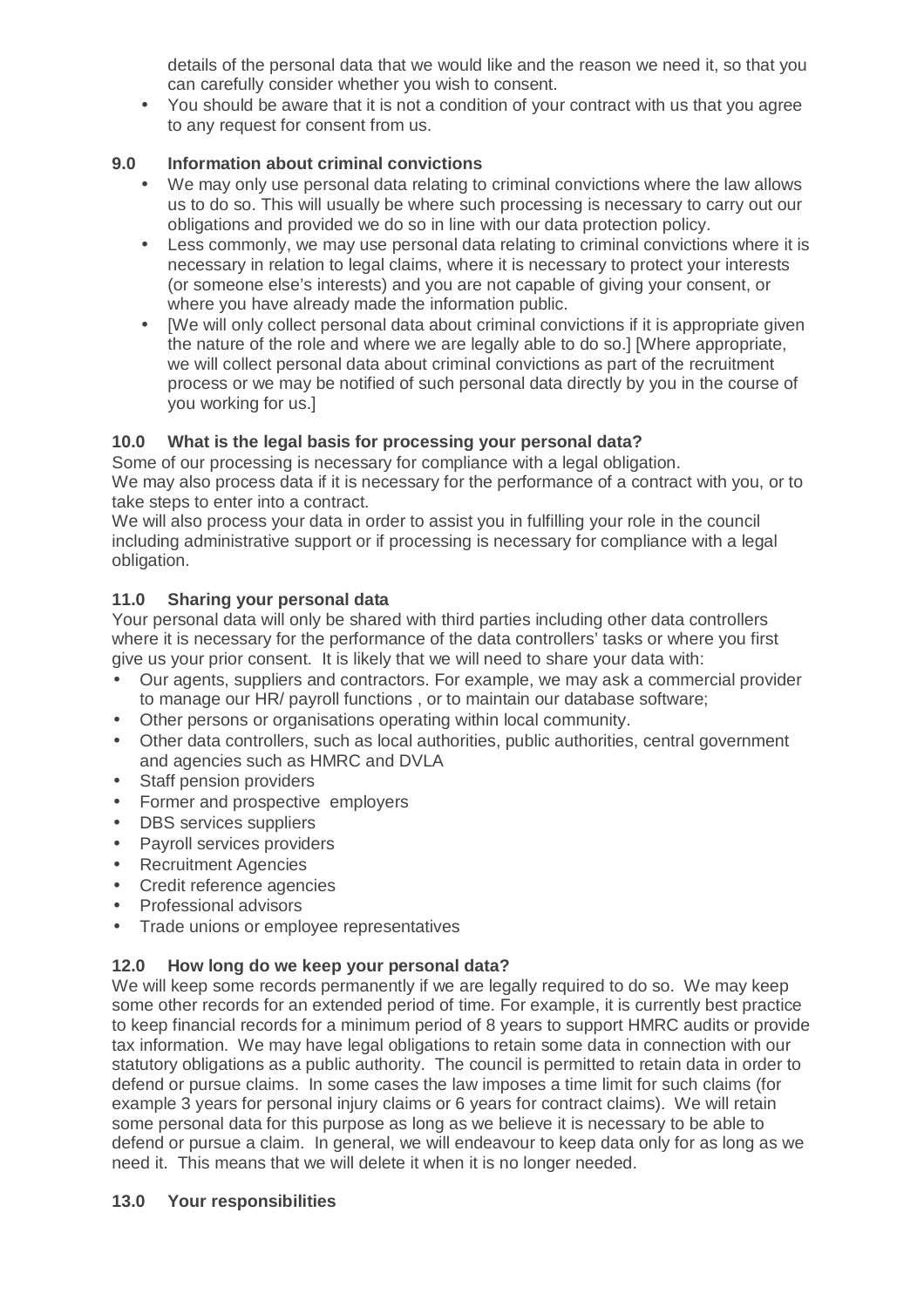It is important that the personal data we hold about you is accurate and current. Please keep us informed if your personal data changes during your working relationship with us.

# **14.0 Your rights in connection with personal data**

You have the following rights with respect to your personal data: -

When exercising any of the rights listed below, in order to process your request, we may need to verify your identity for your security. In such cases we will need you to respond with proof of your identity before you can exercise these rights.

# **1. The right to access personal data we hold on you**

- At any point you can contact us to request the personal data we hold on you as well as why we have that personal data, who has access to the personal data and where we obtained the personal data from. Once we have received your request we will respond within one month.
- There are no fees or charges for the first request but additional requests for the same personal data or requests which are manifestly unfounded or excessive may be subject to an administrative fee.
- **2. The right to correct and update the personal data we hold on you**
- If the data we hold on you is out of date, incomplete or incorrect, you can inform us and your data will be updated.
- **3. The right to have your personal data erased**
- If you feel that we should no longer be using your personal data or that we are unlawfully using your personal data, you can request that we erase the personal data we hold.
- When we receive your request we will confirm whether the personal data has been deleted or the reason why it cannot be deleted (for example because we need it for to comply with a legal obligation).
- **4. The right to object to processing of your personal data or to restrict it to certain purposes only**
- You have the right to request that we stop processing your personal data or ask us to restrict processing. Upon receiving the request we will contact you and let you know if we are able to comply or if we have a legal obligation to continue to process your data.
- **5. The right to data portability**
- You have the right to request that we transfer some of your data to another controller. We will comply with your request, where it is feasible to do so, within one month of receiving your request.
- **6. The right to withdraw your consent to the processing at any time for any processing of data to which consent was obtained**
- You can withdraw your consent easily by telephone, email, or by post (see Contact Details below).
- **7. The right to lodge a complaint with the Information Commissioner's Office.**
- You can contact the Information Commissioners Office on 0303 123 1113 or via email https://ico.org.uk/global/contact-us/email/ or at the Information Commissioner's Office, Wycliffe House, Water Lane, Wilmslow, Cheshire SK9 5AF.

# **15.0 Transfer of Data Abroad**

Any personal data transferred to countries or territories outside the European Economic Area ("EEA") will only be placed on systems complying with measures giving equivalent protection of personal rights either through international agreements or contracts approved by the European Union. [Our website is also accessible from overseas so on occasion some personal data (for example in a newsletter) may be accessed from overseas].

## **16.0 Further processing**

If we wish to use your personal data for a new purpose, not covered by this Privacy Notice, then we will provide you with a new notice explaining this new use prior to commencing the processing and setting out the relevant purposes and processing conditions. Where and whenever necessary, we will seek your prior consent to the new processing, if we start to use your personal data for a purpose not mentioned in this notice.